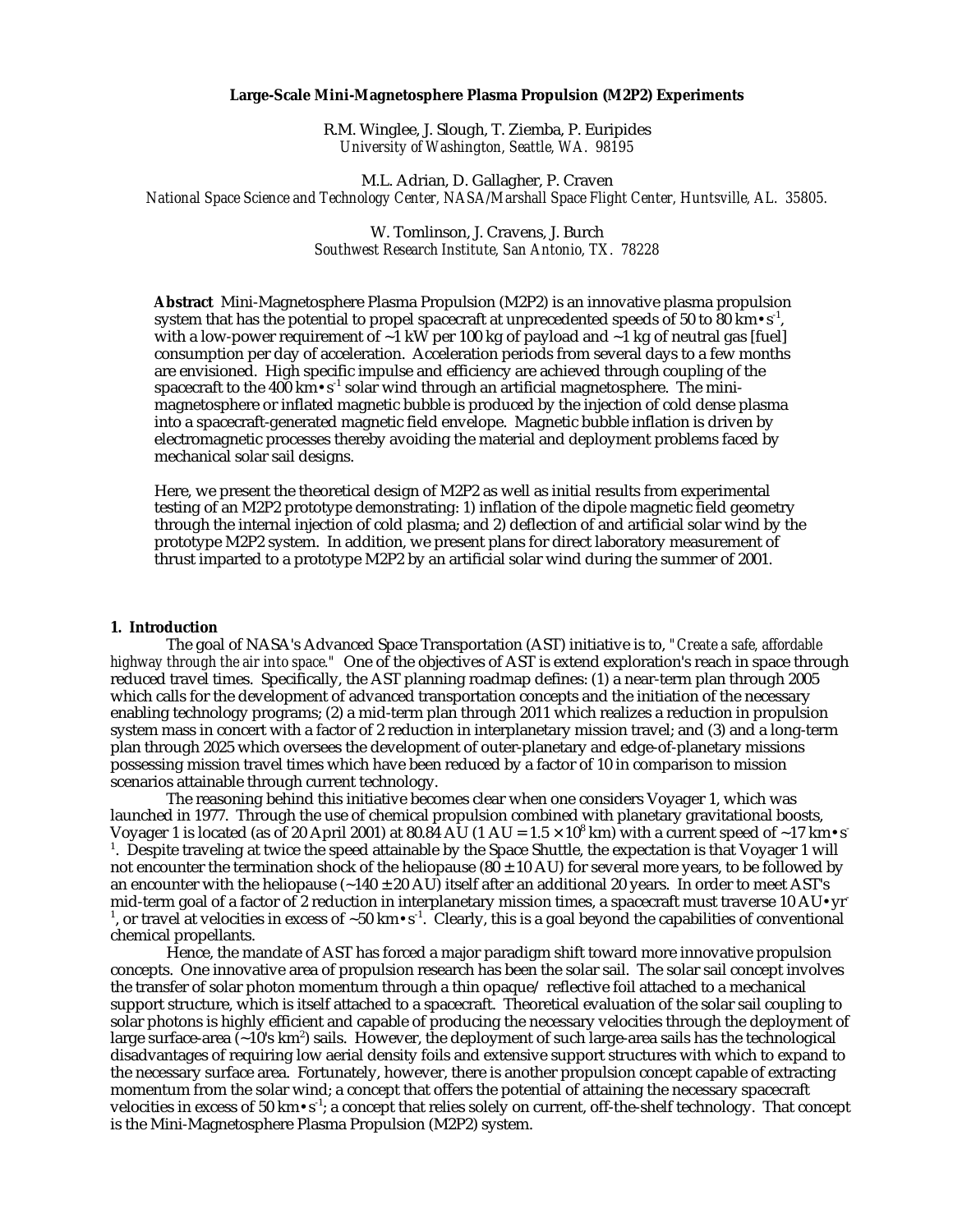## **2. The M2P2 Concept**

The solar wind primarily expands outward from the solar surface with an average speed between  $350$  to  $800\rm\ km\text{-}s^{-1}$ , and occasionally exceeds  $10^3\rm\ km\text{-}s^{-1}$  [*McComas et al*., 1998]. The objective of the M2P2 propulsion concept is the deflection of charged solar wind particles through the use of a large magnetic bubble whose field lines intercept the deploying spacecraft body. As the trajectories of these charged solar particles are diverted by the magnetic field, momentum [force] is transmitted through the magnetic field lines to the spacecraft producing acceleration. However, the production of a magnetic [field] bubble alone, in space, is incapable of efficiently coupling a spacecraft to the solar wind.

Consider the scenario of a simple current loop of radius *R* in the solar wind. In such a scenario, the external magnetic field generated by the current loop, assuming a fixed driving current, decreases as a function of  $R^3$ . Consequently, the external magnetic field is essentially zero at distances  $\geq 10R$ , severely limiting the effective coupling or interaction cross-section of the field. If the magnetic field were dipolar-like, produced using a solenoid (coil of current loops), the  $R^3$  decrease in external field strength would remain applicable and is illustrated in the numerical simulation of the interaction presented in the left-hand panel of Figure 1. This coupling-dimension limitation may be overcome by increasing the radius of the coil, but at the cost of an increased the mass budget. Fortunately, there is another means of overcoming this limitation.

Injecting dense, cold plasma into a dipolar magnetic field causes the field to inflate into a magnetic bubble until equilibrium between the thermal pressure of the plasma and the magnetic pressure of the [dipolar] field is achieved. In this configuration, the external field strength of the inflated magnetic bubble decreases as a function of  $R<sup>1</sup>$ . This  $R<sup>1</sup>$  dependence of a plasma-inflated dipole magnetic field in the solar wind is illustrated in the right-hand panel of Figure 1. As a result, the inflated magnetic bubble provides a greater cross-section resulting in a greater force being imparted to the system by the solar wind.



**Figure 1.** Numerical simulation of (a) dipole magnetic field and (b) plasma inflated dipole magnetic field in the solar wind.

Creating this coupling between the ambient solar wind and the spacecraft mandates the M2P2 to possess three components: (1) a strong magnetic field with a base strength of  $\sim$ 700 G; (2) provide a mechanism capable of injecting copious amounts of cold  $(-2.5 \text{ eV})$  plasma into the magnetic bubble for [bubble] inflation; and (3) a sufficient power source to handle the generation of both the magnetic field and injected plasma.

## **2.1. Theoretical Development and Simulation**

A full theoretical development of the M2P2 concept, including numerical simulation, has previously been presented by *Winglee et al*. [2000]. The results of this development show that a typical helicon operating with argon (Ar), consuming 600 W to 1 kW of RF power, and producing typical output densities and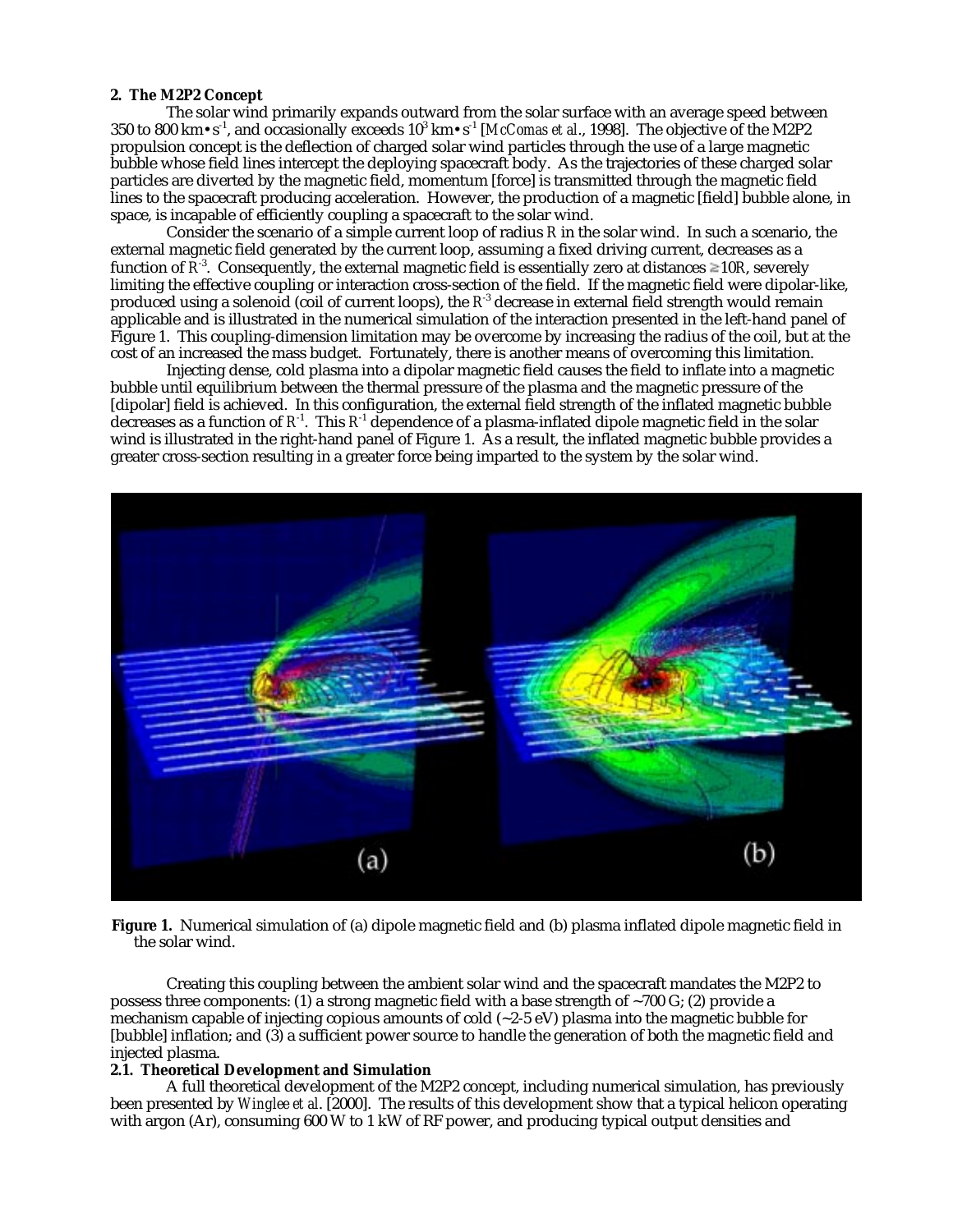temperatures, would: (1) inflate an ~1 kG magnetic field into a magnetic bubble with a coupling cross-section of 15–20 km; (2) would intercept ~40 mN of force from the solar wind; (3) the helicon source would develop ~120 W of plasma power [considering a bulk argon ion  $(Ar^+)$  speed of ~3 km $\cdot s^{-1}$ ]; while (4) consuming 0.6  $kg \cdot day^{-1}$  of [neutral] propellant. Lighter propellants would allow for reduced input mass fluxes of  $\sim 0.25$ kg•day<sup>-1</sup> but with an increased power requirement of  $\sim$ 1 kW.

Of course, the final velocity attained by a spacecraft is dependent upon the chosen M2P2 power configuration, the propellant, and its atomic/molecular mass. *Winglee et al*. [2000] simulated the acceleration period and speeds of two specific spacecraft scenarios: a 100 kg vehicle (70 kg payload with 30 kg of propellant); and a 200 kg vehicle (170 kg payload with 30 kg of propellant). The simulation assumed an available power reservoir from solar cells/panels of 2.5 kW at 1 AU (comparable to that of Deep Space 1) and an *R*-2 decrease in power with an M2P2 cutoff distance (where available power fell below M2P2 requirements) of  $R_{\rm cutoff}$  = 1.4 AU. Beyond  $R_{\rm cutoff}$  the simulation operated M2P2 in a pulsed-mode with duty cycle ( $R_{\rm cutoff}$  / $R$ )<sup>2</sup>. The simulation also assumed the use of a light propellant and assumed that M2P2 extracted 1 N of force from the solar wind. Results of these simulations showed that spacecraft velocities after 365 days of flight had attained 50 and 75  $km \cdot s^{-1}$ , respectively.

Clearly, a major limitation on the effectiveness of M2P2 is the availability of power. If solar cell power were supplemented using some form of radioisotope source, such as a radioisotope thermal generator (RTG), the M2P2 could be operated in a pulsed-mode for several tens of AU resulting in spacecraft velocities of  $\sim$ 100 km $\cdot$ s<sup>-1</sup>.

Additionally, it should be pointed out that an M2P2-generated magnetic bubble is a constant force surface. This means that as the M2P2 magnetic bubble travels away from the sun into the solar system, the bubble expands in response to the decreasing solar wind pressure.

# **2.2. Prototype Characteristics**

A prototype M2P2 has been assembled at the University of Washington. The prototype M2P2 system consists of a solenoid to produce the dipolar magnetic field and a helicon plasma source. Figure 2 shows a photograph of the prototype M2P2 system. The solenoid consists of  $\sim$ 2 km of 6-gauge copper wire wrapped around a  $\sim$ 30-cm radius  $\times$  20-cm high stainless steel tube. The solenoid is encased inside a stainless steel annular housing to shield the solenoid from direct exposure to plasma. The helicon plasma source [*Chen*, 1994] is capable of producing plasma densities of  $10^{13}$ – $10^{14}$  cm<sup>-3</sup> and temperatures of 2–5 eV with an input power requirement of  $\sim$ 1 kW. The M2P2 helicon consists of a 3´-turn 2.5-cm radius helical antenna formed from 6-mm diameter copper tubing allowing the antenna to serve as the delivery system for the fuel [neutral gas]. An aperture located in the vicinity of the cylindrical axis of the antenna allows for the release of fuel near the region of optimal ionization. To ensure sufficient trapping of the helicon-produced plasma by the solenoid generated dipole field the cylindrical axis of the helical antenna is radially offset from the cylindrical axis of the solenoid.



**Figure 2.** Photograph of the prototype Mini-Magnetosphere Plasma Propulsion (M2P2) system.

# **3. Large-Scale Testing**

Initial large-scale testing of the prototype M2P2 system was conducted at Test Area 300 of NASA/Marshall Space Flight Center (MSFC) from August-September 2000. The testing was performed in a 6-m diameter  $\times$  9-m high cylindrical vacuum chamber supported by two (2) 1-m diameter diffusion pumps capable of a pumping rate of  $9 \times 10^4$  litres•m<sup>-1</sup>. Laboratory testing of M2P2 utilized helium (He), argon (Ar), and molecular nitrogen  $(N_2)$  as helicon fuel and xenon  $(Xe)$  in the SEPAC -PC. The goals of the initial largescale testing of the M2P2 concept were: (1) demonstrate inflation of the magnetic bubble as a function of solenoid current and neutral [fuel] pressure; and (2) demonstrate the deflection capabilities of an inflated magnetic bubble. 2 off-the-shelf video cameras, 1 personal computer "QuickCam", a high-gain CCD-camera, and a double probe that could be translated radially outward along the equatorial plane of the dipole magnetic field provided diagnostics for the initial testing.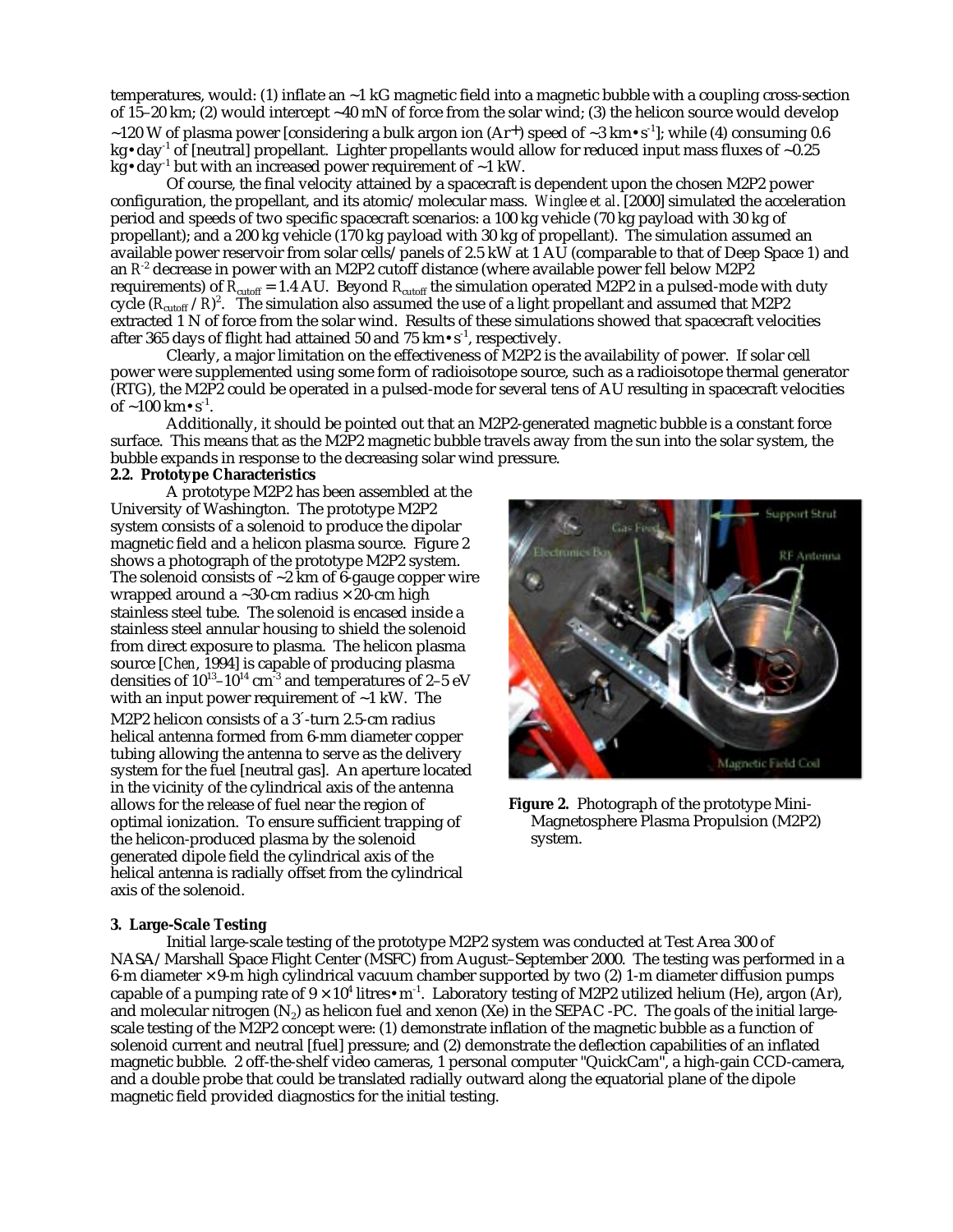

**Figure 3.** Demonstration of inflation of an artificial magnetosphere [magnetic bubble] as a function of the injection of cold plasma into a 350 G dipole field at (a)  $T = 3.4$  s and (b)  $T = 5.5$  s after ignition of the plasma.

#### **3.1. Inflation**

Inflation of the magnetic field [bubble] geometry is illustrated in Figure 3, which presents optical emission from the helicon-generated He+ plasma in a ~350 G dipole magnetic field and requiring 20-dbm of power. Panel (a) shows the configuration of the M2P2-generated magnetic bubble shortly after ignition  $(T = 3.4 \text{ s})$  in comparison to a vacuum field model of the solenoid-driven dipole field geometry. Notice that the plasma emission closely matches the vacuum field solution and that the vacuum field solution indicates that no closed field lines exists beyond  $\sim$  1-m. Panel (b) shows an inflated M2P2-generated magnetic bubble at T = 5.5 s where  $\beta$  $\sim$  0.5 is the estimated plasma beta. The vacuum field solution for panel (b) indicates expansion of closed field line geometry beyond ~1.5-m. Expansion of the magnetic bubble continues as  $\beta \rightarrow 1$ . Optical plasma emission demonstrates that as  $\beta \rightarrow 1$  the expansion of the magnetic bubble exceeds  $\sim$  30  $R_{\text{M2P2}}$ , and that the primary limitation to the expansion in the testing facility is recombination with chamber neutrals and the chamber walls themselves.

Figure 4 presents ambient electron density profiles acquired by double probe during magnetic bubble expansion. Figure 4(a) shows the temporal density profile in the throat of M2P2 as indicated by the red dot in Figure 4(c). The profile shows that as the magnetic bubble is initially filled with plasma, the throat density holds relatively constant at  $7 \times 10^{13}$  cm<sup>-3</sup>, and then decreases exponentially once expansion of the magnetosphere [bubble] begins at ~150-ms. Figure 4(b) presents the temporal density profile measured at an equatorial distance of ~30-cm away from the outer surface of M2P2, as indicated by the green dot in Figure 4(e). The equatorial density profile is seen to increase at a near linear rate of  $\sim 6 \times 10^{11}$  cm<sup>-3</sup>•s<sup>-1</sup>, after T = 60-ms, due to expansion of the mini-magnetosphere [bubble].

#### **3.2. Deflection**

Having established the inflation characteristics of the prototype M2P2 system, focus of the testing shifted to demonstrating the ability of the M2P2-generated magnetic bubble to deflect a *"surrogate"* solar wind. The surrogate solar wind plasma stream was produced on the opposite side of the test chamber (~4.25-m separation) using the Xenon Plasma Contactor (PC) from the Space Experiments with Particle Accelerators (SEPAC) experiment [*Burch et al*. (1994)], which flew on the Atlas-1 mission. The PC is a hollow-cathode ion contactor capable of delivering an ion-electron production rate of 1.6 A during continuous operation. The expectation thermal energy of the PC-emitted plasma stream is ~2–5 eV. In each case, SEPAC is ignited and allowed to attain a steady-state condition prior to ignition of M2P2.

Figure 5 presents results of the interaction of the M2P2 magnetic bubble and a SEPAC-generated plasma stream. During this sequence of testing, M2P2 was supplied with argon (Ar) fuel and operated at 400 W of RF-power, while SEPAC was operated at 4 A and 800 W of power. A barrier [magnetopause] between the M2P2-generated Ar+-filled magnetic bubble (400 G) on the left and the SEPAC-generated Xe+-e<sup>-</sup> stream on the right appears as the slightly curved transition from blue-to-black located ~0.55 of the way across the image (referenced from the left) of Figure 5(a). Note that the field-of-view of the image only encompasses  $\sim$ 2 m. This barrier is observed to move toward SEPAC (toward the right) as the magnetic bubble inflates with plasma. The barrier also translates across the field-of-view as a function of M2P2 base magnetic field strength. This is demonstrated in Figure 5(b) where the operational parameters of both M2P2 and SEPAC are identical to those of Figure 5(a) with the exception of an increase in M2P2 magnetic field to 800 G. Consequently, the barrier [magnetopause] in Figure 5(b) is located ~0.75 of the way across the image.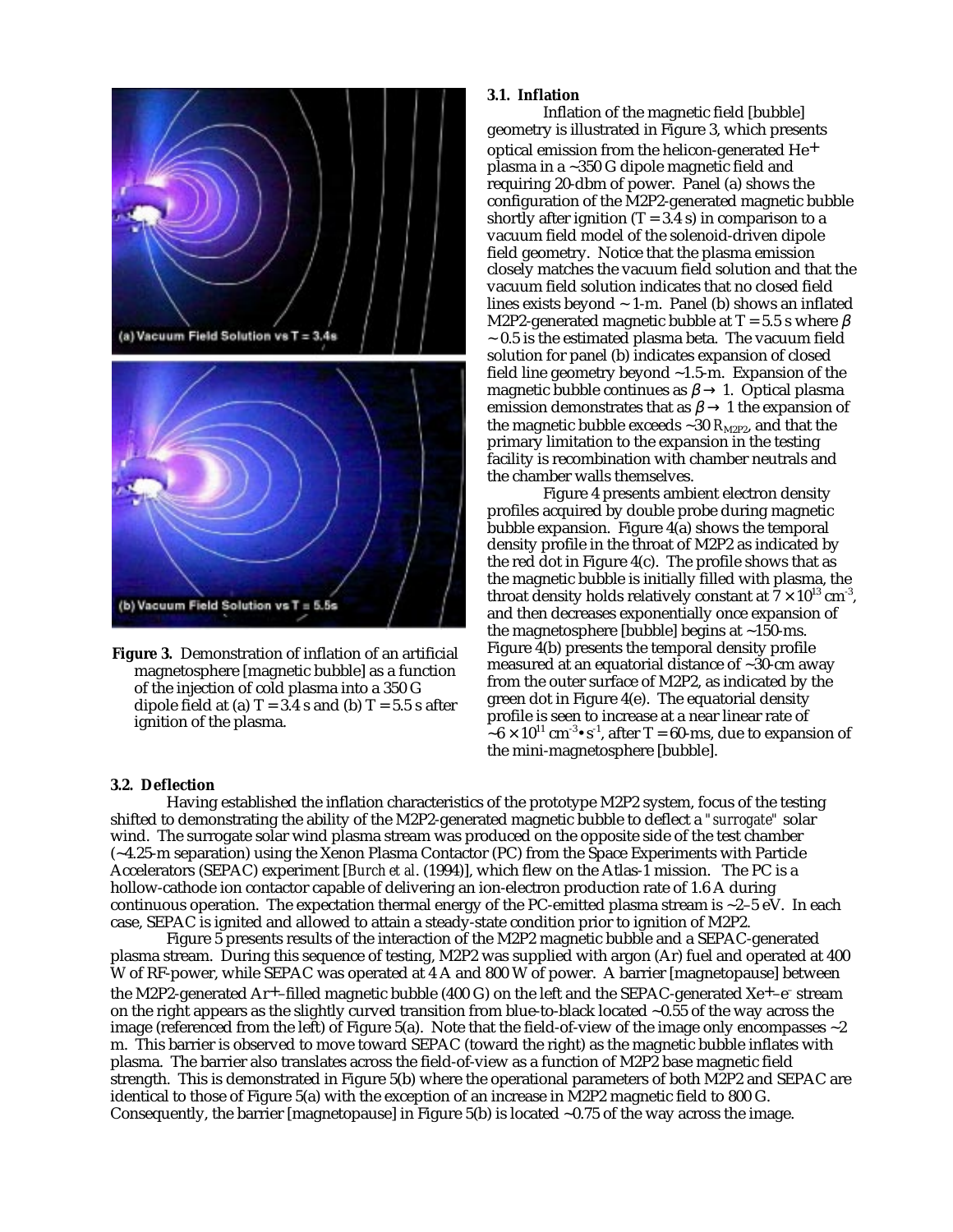

**Figure 4.** Double probe measurement of the ambient electron density (a) at the throat of the magnetic field coil and (b) at an equatorial position  $\sim 30$  cm from the outer radius of the field coil. Panels (c)–(e) show a time series of images showing the expansion of the artificial magnetosphere and location of the density measurements.

### **4. Future Testing**

Follow-on testing of the M2P2 system will commence at Test Area 300 of NASA/Marshall Space Flight Center in August 2001. This sequence of tests will focus on three major areas: (1) quantification of the plasma parameters of the artificial magnetic bubble; (2) obtaining a reliable and reproducible measure of the thrust developed in response to the deflection of a surrogate solar wind; and (3) optimization of M2P2 operational parameters.

Quantifying the ambient plasma parameters of M2P2 will be accomplished through the use of a number of techniques [e.g., *Huddlestone and Leonard*, 1965] including: spectroscopic techniques, a translational double-probe, an array of Hall probes, an array of [standard] Langmuir probes, and an array of RFcompensated probes [*Sudit and Chen*, 1994]. Measurement of the thrust likely to be imparted to the M2P2 system from a surrogate solar wind  $(=10 \text{ mN})$  is not trivial. Consequently, two separate and distinct measurements of M2P2-intercepted thrust are planned. In July 2001, collaboration with researchers at NASA/Glenn Research Center (GRC) is planned. During this testing the prototype M2P2 will be mounted to a GRC thrust stand and then the inflated magnetic bubble will be subjected to the plasma flow from either a Hall or ion thruster. Then, in August 2001, thrust measurements will be made at MSFC with the prototype M2P2 mounted to a simpler thrust stand and subjecting the inflated magnetic bubble to a Vasimir flow from a University of Washington ion source. The thrust measurements acquired at MSFC will be supported by the in-situ plasma diagnostics described previously.

With these measurements in hand the M2P2 Technical Working Group (TWG) will be better able gain a sense of the potential coupling efficiency of the system as well as allow for the optimization of the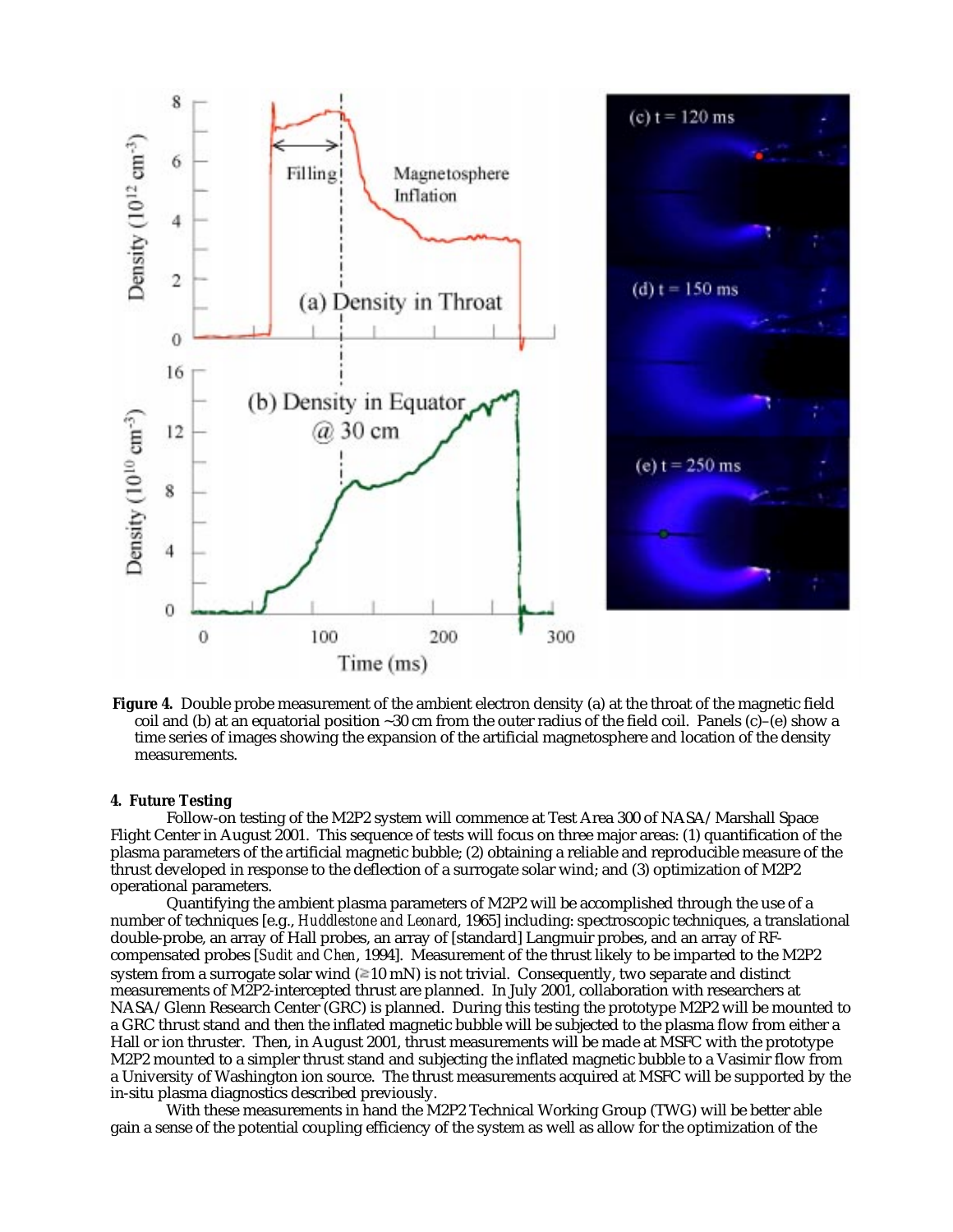system's operational parameters. The data will also allow for a theoretical evaluation of the stability of an artificially generated magnetic bubble subjected to the solar wind as well as the probable velocities attainable by an M2P2-based spacecraft.

## **5. Conclusions**

Man's desire to explore the outer reaches of the solar system imposes a requirement that future spacecraft possess the ability to travel at speeds in excess of  $50 \text{ km} \cdot \text{s}^{-1}$ . While solar sails offer the potential of obtaining such velocities through a highly efficient coupling between solar photons and an opaque/reflective sail, the concept is [currently] technologically limited by the need for robust ultrathin foils and extensive light-weight support structures. Consequently, an alternative approach for coupling to the solar environment is required. Such an alternative is the Mini-Magnetosphere Plasma Propulsion (M2P2) system which seeks to use current off-the-shelf technology to inflate a large magnetic bubble around a spacecraft in order to deflect the charged 300–800  $\rm km \cdot s^{-1}$  solar wind particles thereby transferring particle momentum to the spacecraft. The overview of theoretical and numerical simulation of the M2P2 presented in this paper clearly demonstrates the potential of this system to develop the required spacecraft velocities. These velocities are attainable at a modest cost of ~1 kW per 100 kg of payload power requirement and  $\sim$ 1 kg of neutral gas [fuel] consumption per day of acceleration.

Large-scale testing of the Mini-Magnetosphere Plasma Propulsion (M2P2) concept at Test Area 300 of NASA/Marshall Space Flight Center has demonstrated the ability of the M2P2 to produce and inflate an artificial magnetosphere or magnetic bubble using commercially available off-the-shelf technology. Theoretical and laboratory estimates of inflation indicate that the prototype M2P2 tested has the capability to inflate to an operational cross-section of  $\sim$ 15–20 km. Large-scale testing of a prototype M2P2



Figure 5. Interaction of an artificial magnetosphere and a surrogate solar wind showing the presence of a magnetopause (dark slightly curved vertical region) separating the opposing plasmas. Note the translation of the magnetopause location from (a)  $\sim$ 0.55 the width of the image to  $(b)$  ~0.75 the width.

has also demonstrated the ability of an M2P2-generated magnetic bubble to deflect a surrogate solar wind. Future testing of the prototype M2P2 system seeks to quantify the ambient parameters of the trapped plasma used to inflate the magnetic bubble, as well as measure the thrust imparted to the system through interaction with a surrogate solar wind. This information will then be used as a simulation input to optimize the M2P2 system and obtain definitive estimates for the expectation thrust and spacecraft velocities extracted from the solar wind in a space-borne application, leading to the production of an engineering model for flight on a proof-of-concept mission.

**Acknowledgements.** This work was supported by a grant from NASA's Institute for Advanced Concepts 07600-010, the NASA Advanced Space Transportation Program, NSF grant ATM-9731951, and NASA grants NAG5-6244 and NAG5-8089 to the University of Washington. The numerical simulations were supported by the Cray T-90 at the San Diego Supercomputing Center, which is supported by NSF. Dr. Adrian also acknowledges support from the National Research Council of the National Academies of Science.

The authors also wish to acknowledge the NASA Marshall Space Flight Center Space Transportation and Engineering Directorates for their support of the MSFC large chamber testing.